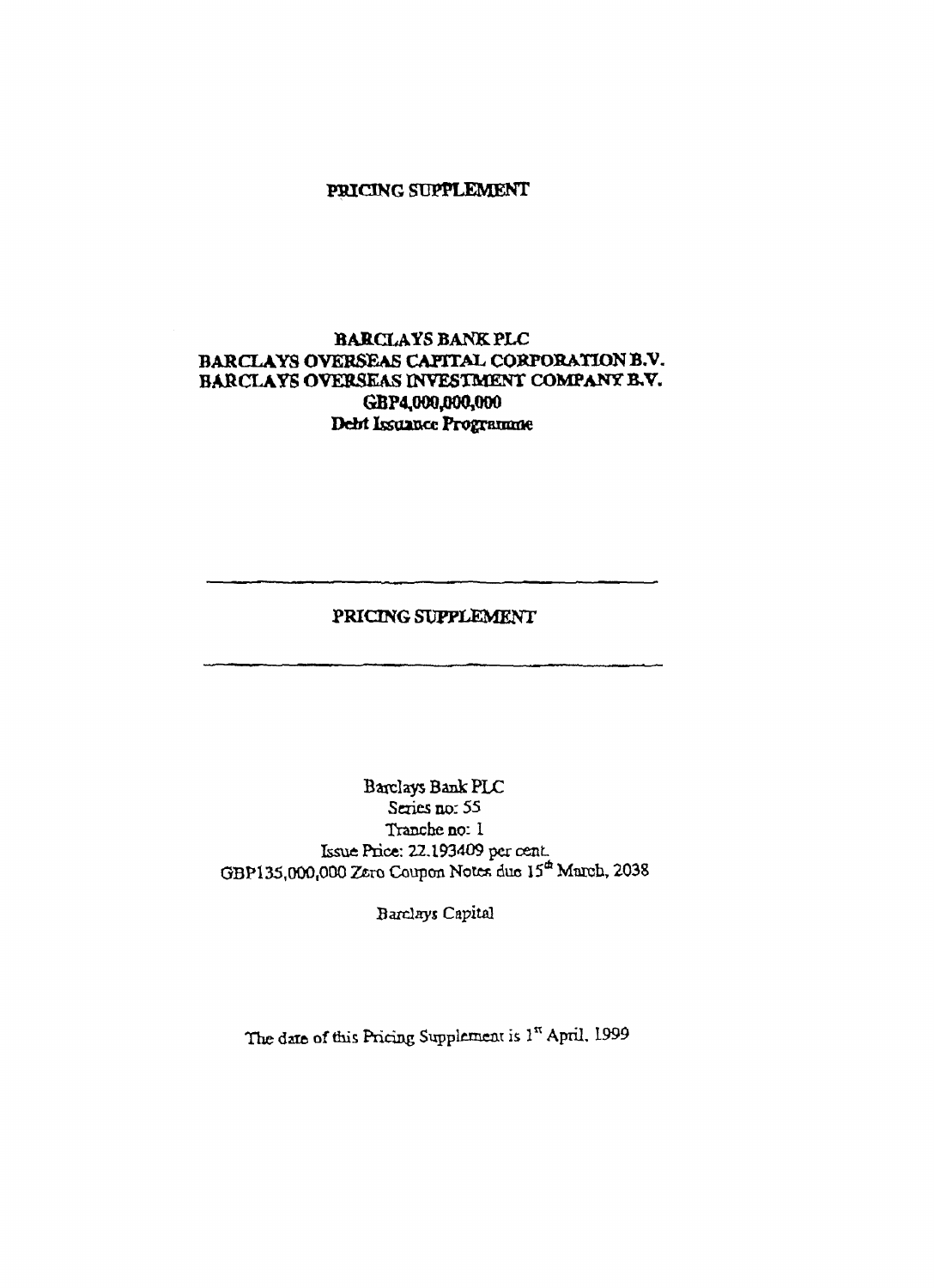This Pricing Supplement, under which the Notes described herein (the "Notes") are issued, is supplementary to, and should be read in conjunction with, the Information Memorandum (the "Information Memorandum") dated 29<sup>th</sup> October, 1998 (which includes the Information Memorandum Addendum dated 29<sup>th</sup> October, 1998 and the Supplementary Listing Particulars dated 18<sup>th</sup> February, 1999) issued in relation to the GBP4,000,000,000 Debt Issuance Programme of Barclays Bank PLC, Barclays Overseas Capital Corporation B.V. and Barclays Overseas Investment Company B.V. (the "Programme"). The Notes will be issued on the terms of this Pricing Supplement read together with the information Memorandum. Terms defined in the Information Memorandum have the same meaning in this Pricing Supplement

This Pricing Supplement does not constitute, and may not be used for the purpose of, an. offer or solicitation by anyone in any jurisdiction in which such offer or solicitation is not authorised or to any person to whom it is unlawful to make such offer or solicitation, and no action is being taken to permit an offering of the Notes or the distribution of this Pricing Supplement in any jurisdiction where such action is required.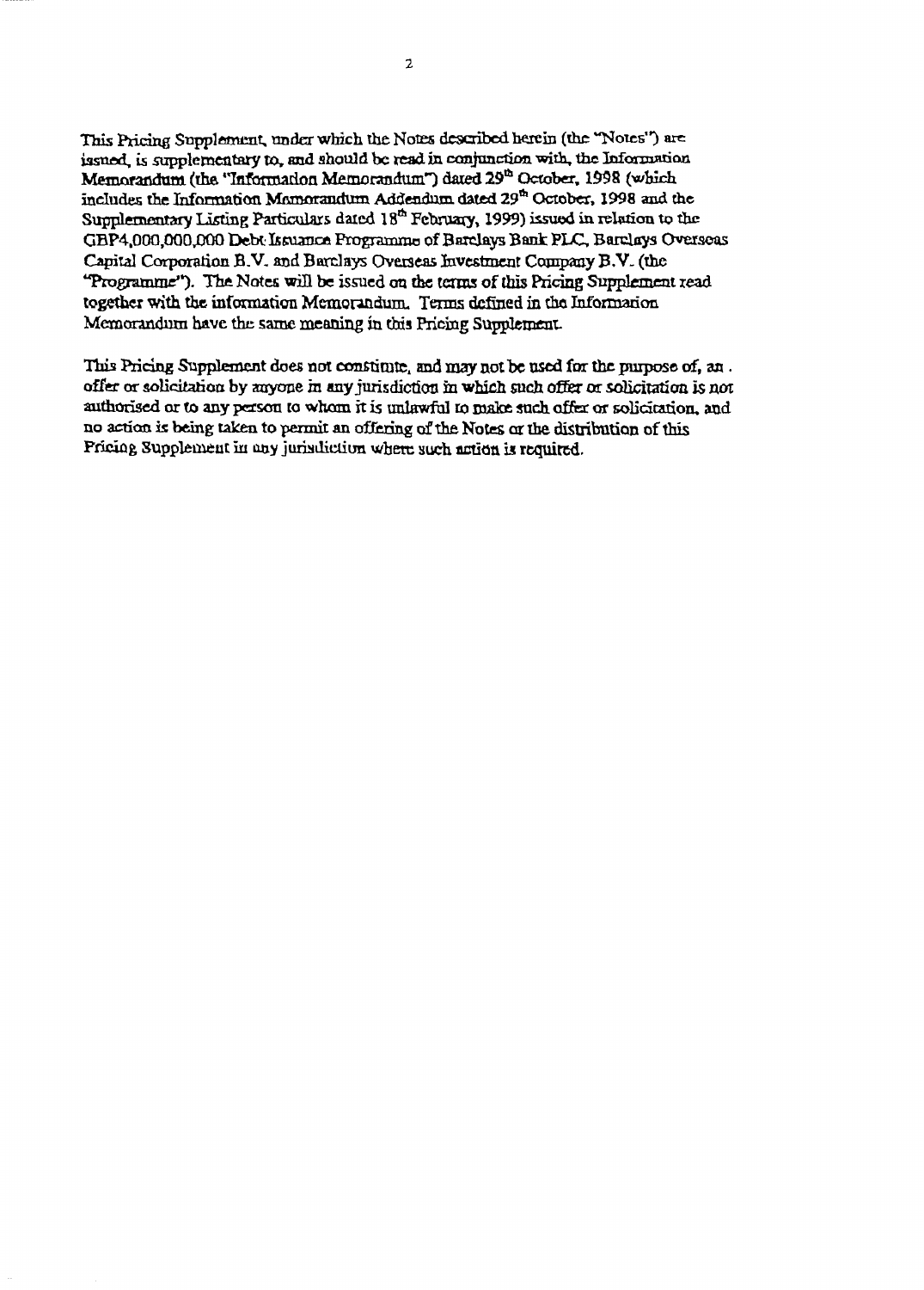The terms of the Notes are as follows:

| 1.  | Issner:                                                                                                            | Barclays Bank PLC                                                                                                 |
|-----|--------------------------------------------------------------------------------------------------------------------|-------------------------------------------------------------------------------------------------------------------|
| 2.  | Series no:                                                                                                         | 55                                                                                                                |
| 3.  | Tranche no:                                                                                                        | $\mathbf{1}$                                                                                                      |
| 4.  | Specified currency (or currencies in the Pounds Sterling ("GBP")<br>case of Dual Currency Notes):                  |                                                                                                                   |
| S.  | Principal amount of tranche:                                                                                       | GBP 135,000,000                                                                                                   |
| б.  | Interest/Payment Basis; and if more<br>than one, the dates during which each<br>Interest/Payment Basis will apply: | Zero Coupon                                                                                                       |
| 7.  | Whether Senior Notes<br>(unsubordinated) or Capital Notes<br>(subordinated):                                       | Senior Notes                                                                                                      |
| 8.  | Condition 3(3) - Deferral of payments<br>to apply (Capital Notes)                                                  | N/A                                                                                                               |
| 9.  | Specified denomination(s):                                                                                         | GBP 1,000                                                                                                         |
| 10. | Issue Date:                                                                                                        | 1" April, 1999                                                                                                    |
| 11. | <b>Lasue Price:</b>                                                                                                | 22.193409 per cent of the Principal<br>Amount                                                                     |
| 12  | Partly Paid Notes:                                                                                                 | No                                                                                                                |
| 13. | Interest Commencement Date:                                                                                        | N/A                                                                                                               |
| 14. | Maturity Date:                                                                                                     | 15 <sup>th</sup> March, 2038 subject to adjustment<br>in accordance with the Following<br>Business Day Convention |
| 15. | Condition 4(3) - Interest on Floating<br>Rate Notes to apply (Floating Rate<br>Notes):                             | <b>N/A</b>                                                                                                        |
| 16. | Interest Payment Date(s) or Interest<br>Period(s) (Floating Rate Notes):                                           | N/A                                                                                                               |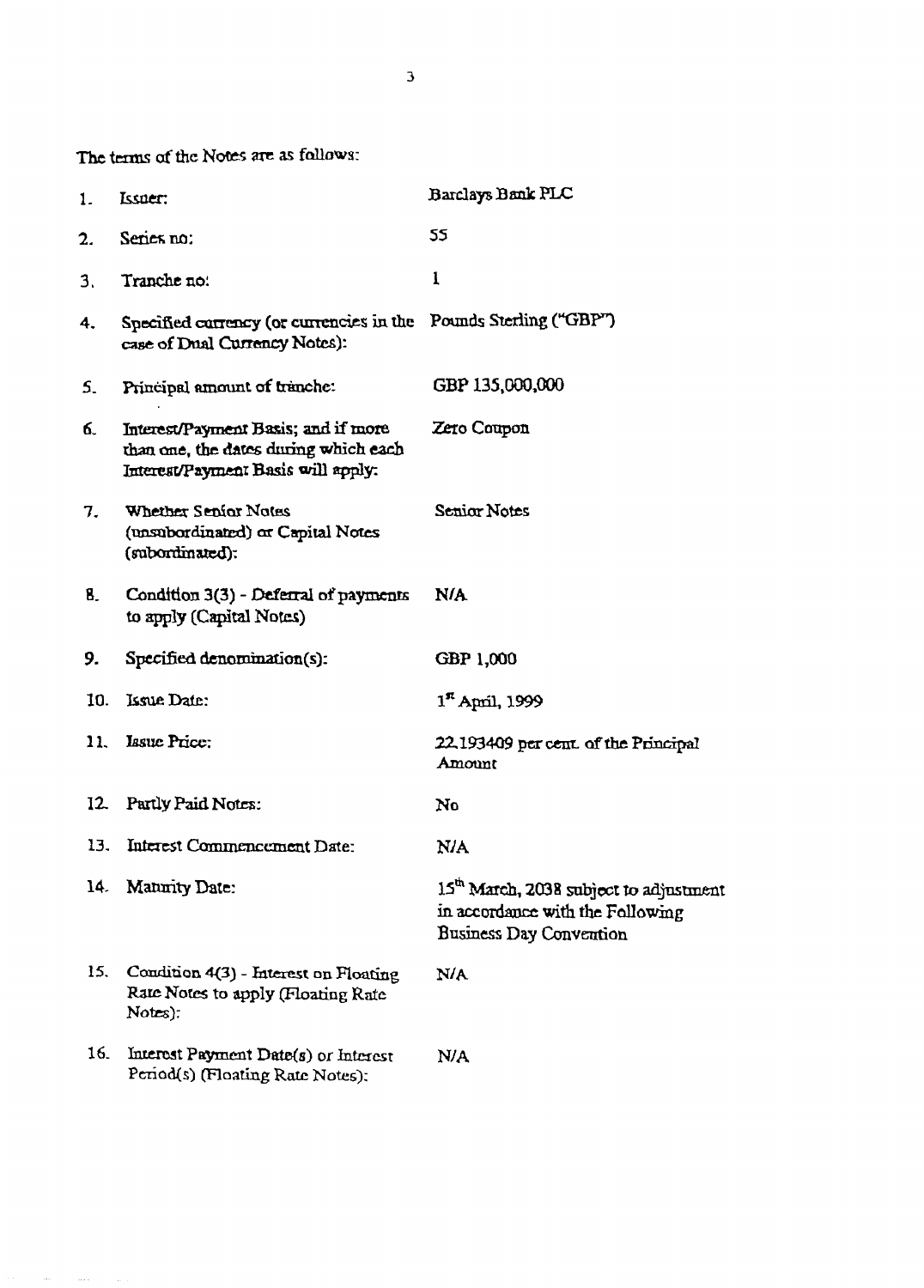| 17. | Business day convention (if different<br>to that set out in Condition 4(3)(b))<br>(Floating Rate Notes):                                          | <b>N/A</b> |
|-----|---------------------------------------------------------------------------------------------------------------------------------------------------|------------|
| 18. | Basis of determining Rate of Interest<br>(Floating Rate Notes):                                                                                   | N/A        |
| 19. | Relevant Screen Page (Floating Rate<br>Notes - Screen Rate Basis):                                                                                | <b>NA</b>  |
| 20. | ISDA Swap Agreement terms                                                                                                                         | No         |
| (a) | Floating Rate Option:                                                                                                                             | NA.        |
|     | (b) Reset Date (if different to that set out<br>in Condition $4(3)(e)(iv)(A)$ :                                                                   | NIA        |
| (c) | Other terms (if any):<br>(Floating Rate Notes - ISDA Basis)                                                                                       | None       |
| 21. | Relevant Margin (Floating Rate Notes<br>Screen Rate/ISDA Basis):                                                                                  | N/A        |
| 22. | Other basis (if not Screen Rate/ISDA<br>Basis) for determining Rate of Interest<br>(including any fall-back provisions)<br>(Floating Rate Notes): | N/A        |
| 23. | Minimum Rate of Interest (Floating<br>Rate Notes):                                                                                                | N/A        |
| 24. | Maximum Rate of Interest (Floating<br>Rate Notes):                                                                                                | NA         |
| 25. | Interest Determination Date(s) (if<br>different to that set out in Condition<br>$4(3)(g)$ (Floating Rate Notes):                                  | N/A        |
| 26. | Time for determination of Rate of<br>Interest (if different to that set out in<br>Condition $4(3)(g)$ (Floating Rate<br>Notes):                   | N/A        |

 $\label{eq:2.1} \frac{1}{\sqrt{2}}\int_{\mathbb{R}^3}\frac{1}{\sqrt{2}}\left(\frac{1}{\sqrt{2}}\right)^2\frac{1}{\sqrt{2}}\left(\frac{1}{\sqrt{2}}\right)^2\frac{1}{\sqrt{2}}\left(\frac{1}{\sqrt{2}}\right)^2\frac{1}{\sqrt{2}}\left(\frac{1}{\sqrt{2}}\right)^2.$ 

 $\mathcal{L}^{\text{max}}_{\text{max}}$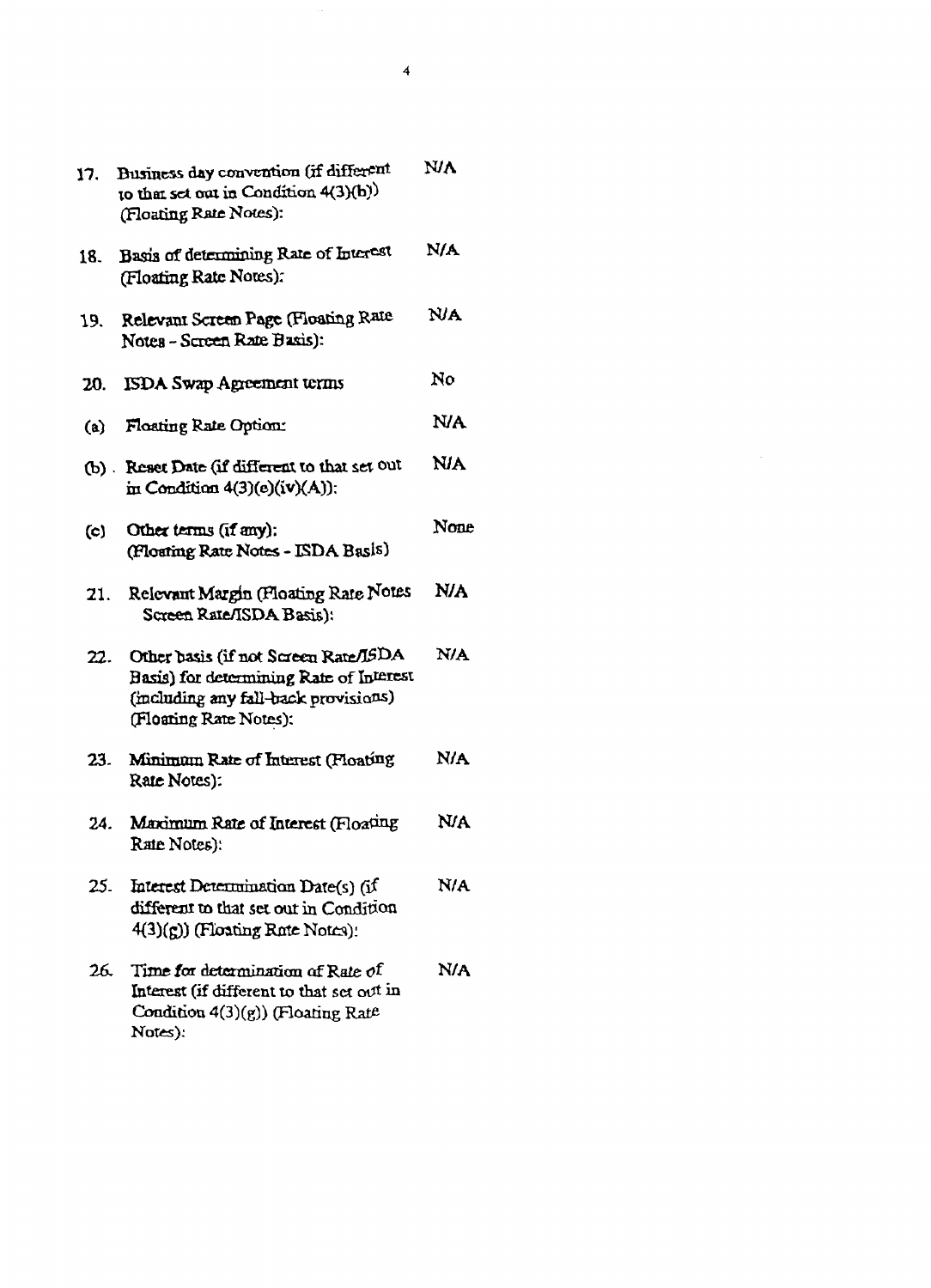| $27 -$     | Day count fraction (Floating Rate<br>Notes:                                                                                 | <b>N/A</b>                                               |
|------------|-----------------------------------------------------------------------------------------------------------------------------|----------------------------------------------------------|
| 28.        | Index and/or Formula (Indexed Notes):                                                                                       | N/A                                                      |
| 29.<br>(a) | Agent, if any, responsible for<br>calculating the principal and/or Interest<br>due (Indexed Notes):                         | N/A                                                      |
| (ხ)        | Provisions where calculation by<br>reference to Index and/or Formula is<br>impossible or impracticable(Indexed<br>Notes):   | NJA.                                                     |
| 30.        |                                                                                                                             |                                                          |
| (a)        | Rate of Exchange/method of<br>calculating rate of Exchange (Dual<br>Currency Notes):                                        | <b>N/A</b>                                               |
| ው)         | Agent, if any, responsible for<br>calculating the principal and/or Interest<br>due (Dual Currency Notes):                   | <b>N/A</b>                                               |
| (c)        | Provisions where calculation by<br>reference to Rate of Exchange is<br>impossible or impracticable(Dual<br>Currency Notes): | N/A                                                      |
| (d)        | Person at whose option any specified<br>corrency or currencies is or are to be<br>payable (Dual Currency Notes):            | N/A                                                      |
| 31.        | Amortisation yield (Zero Coupon<br>Notes):                                                                                  | 6.7776 per cent. on a 30/360 day count<br>fraction basis |
| 32.        | Reference price (Zero Coupon Notes):                                                                                        | 22.193409 per cent, of the Principal<br>Amount           |
| 33.        | Any other formula/basis for<br>determining amount due (Zero Coupon<br>Notes):                                               | No                                                       |

 $\mathcal{A}$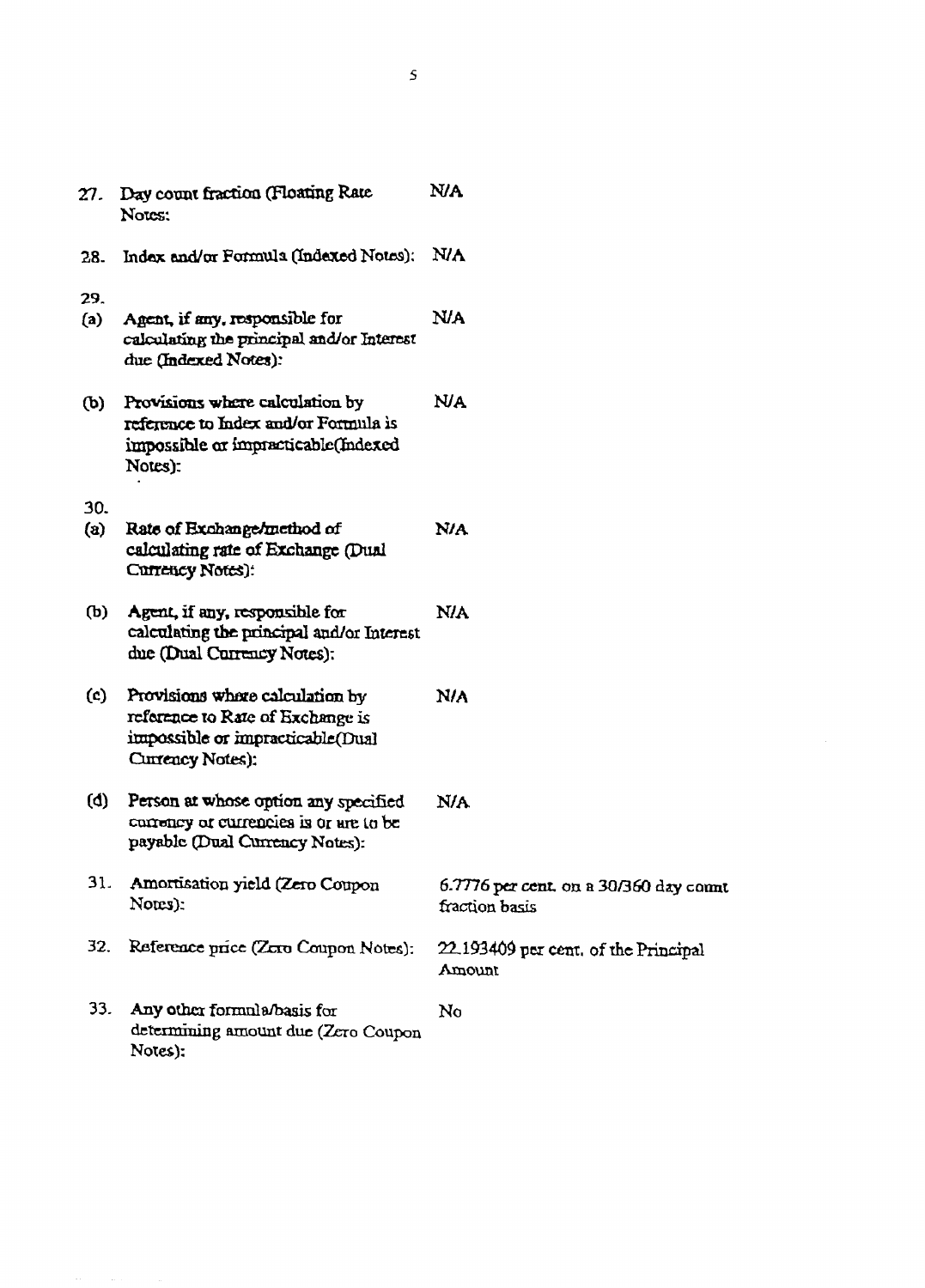| Redemption amount<br>34.                           | See items 35 and 36 below                                                                                                                                                                                                                                                                                                                                                                                                                             |
|----------------------------------------------------|-------------------------------------------------------------------------------------------------------------------------------------------------------------------------------------------------------------------------------------------------------------------------------------------------------------------------------------------------------------------------------------------------------------------------------------------------------|
| Installment Date(s) (Installment<br>35:<br>Notes): | 15 <sup>th</sup> March, 2022, 15 <sup>th</sup> March, 2023,<br>15 <sup>th</sup> March, 2024, 15 <sup>th</sup> March, 2025.<br>15 <sup>th</sup> March, 2026, 15 <sup>th</sup> March, 2027,<br>15 <sup>th</sup> March, 2028, 15 <sup>th</sup> March, 2029,<br>15 <sup>th</sup> March, 2030, 15 <sup>th</sup> March, 2031,<br>15 <sup>th</sup> March, 2032, 15 <sup>th</sup> March, 2033,<br>15 <sup>th</sup> March, 2034, 15 <sup>th</sup> March, 2035, |

36. Installment Amount(s) (Installment Notes):

Unless previously redeemed or purchased and cancelled as described herein, Barclays Bank PLC will redeem each Note in installments (each an "Installment") on the dates set out below (each a ''Redemption Date") such that, immediately following payment of such Installment the outstanding principal amount of each Note then outstanding will be equal to the percentage of the outstanding original principal amount of each Note set out below.

 $15^{th}$  March, 2036,  $15^{th}$  March, 2037 and 15<sup>th</sup> March, 2038, subject to adjustment in accordance with the Following Business Day convention.

> *Outstanding principal amount of each Note (expressed as a percentage of the original outstanding principal amount of the Notes)*

| $15^{\text{th}}$ March, 2022 - | 94.117647 |
|--------------------------------|-----------|
| $15^{\text{th}}$ March, 2023.  | 88.235294 |
| $15^{\text{th}}$ March, 2024 - | 82.352941 |
| 15 <sup>th</sup> March, 2025 - | 76.470588 |
| 15 <sup>th</sup> March, 2026 - | 70.588235 |
| 15 <sup>c</sup> March, 2027 -  | 64.705882 |
| $15^{\text{th}}$ March, 2028 - | 58.823529 |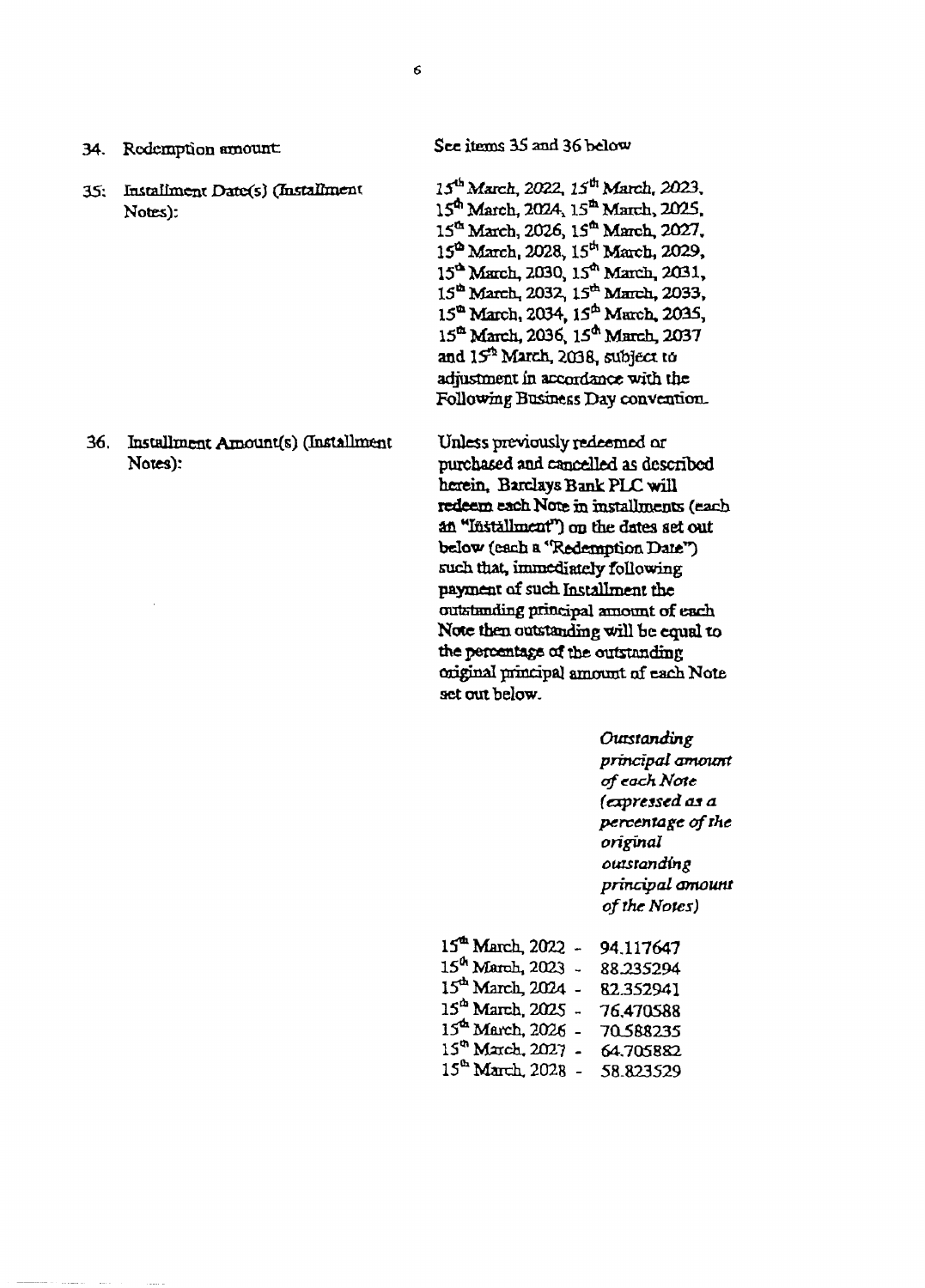| $15th$ March, 2029 -                                     | 52.941177 |
|----------------------------------------------------------|-----------|
| 15th March. 2030 -                                       | 47.058824 |
| 15 <sup>th</sup> March, 2031<br>$\overline{\phantom{a}}$ | 41.176471 |
| $15^{\text{th}}$ March, 2032 -                           | 35.294118 |
| 15 <sup>th</sup> March, 2033 -                           | 29.411765 |
| $15^{\text{th}}$ March, 2034 -                           | 23.529412 |
| 15 <sup>th</sup> March, 2035 -                           | 17.647059 |
| 15 <sup>th</sup> March, 2036                             | 11.764706 |
| $15^{\text{th}}$ March, 2037<br>$\overline{a}$           | 5.882353  |
| 15 <sup>th</sup> March, 2038 -                           | -0        |

37 Redemption at Issuer's option: None

38. Redemption at Noteholder's option: None

39. Early redemption amount(s) payable on redemption fox taxation reasons or on an Event of Default and method, if any, of calculation of such amount(a):

The redemption amount of any Note shall be the outstanding principal amount of such Note discounted back from the Maturity Date at a rate per annum (expressed as a percentage) eqnal to the Accrual Yield compounded annually. Where such calculation is to be made for a period of less than one whole year it shall be made on the basis of the actual number of days elapsed in the relevant part of the year (the "Relevant Period") divided by the actual number of days in the full year of which the Relevant Period forms part. "Accrual Yield" means 6.7776 per cent.

No

No

- 40. Payments to be made subject to withholding taxes:
- 41. Payments to be made other than in currency in which due:
- 42. (a) Relevant Financial Centre Day definition (for the purpose of payments) (if different to that set out in Condition 7(a)): London
	- (b) Relevant Financial Centre definition (for the purpose of N/A

**7**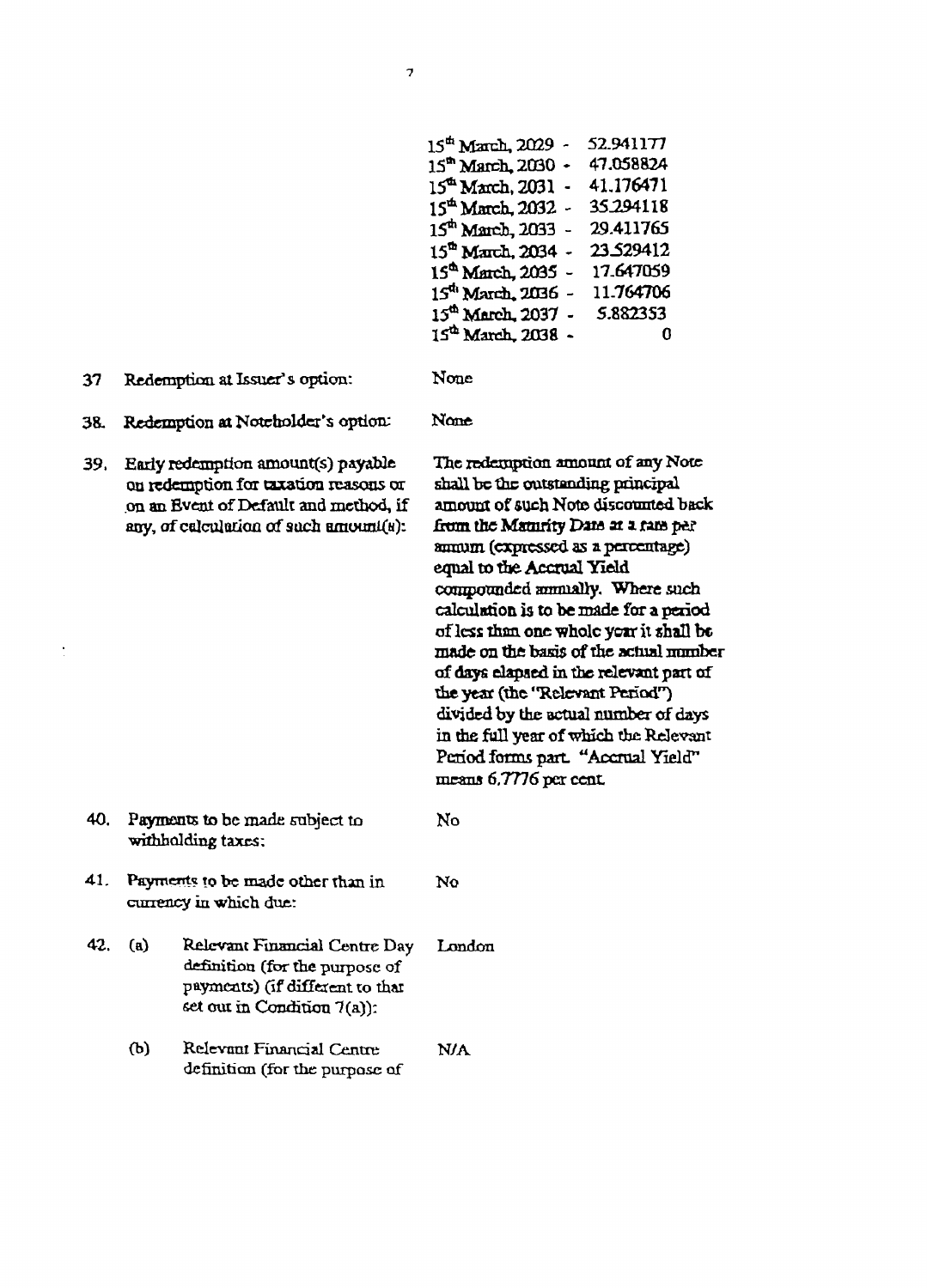|            | set out in Condition $7(c)$ ).                                                                              |                                                                                                                                                                     |
|------------|-------------------------------------------------------------------------------------------------------------|---------------------------------------------------------------------------------------------------------------------------------------------------------------------|
| 43.        | Coupons to be attached to Definitive<br>Notes!                                                              | No                                                                                                                                                                  |
| 44.        | Talons for further Coupons to be<br>artached to Notes (and dates on which<br>such Talons manne):            | No                                                                                                                                                                  |
| 45.        | Receipts to be attached to Installment<br>Notes (Installment Notes):                                        | No                                                                                                                                                                  |
| 46.        | Interest in Global Note exchangeable<br>for Definitive Notes at Noteholders'<br>option:                     | No - Interests in the Permanent Global<br>Note will only be exchangeable for<br>Definitive Notes in the circumstances<br>specified in the Information<br>Memorandum |
|            | 47. Details of any other additions or                                                                       | None                                                                                                                                                                |
|            | variations to the Conditions:<br>48. Details of any additions or variations<br>to the selling restrictions: | None                                                                                                                                                                |
| 49.        | Exchange Date:                                                                                              | $11^{th}$ May, 1999                                                                                                                                                 |
| 50.        | Listing:                                                                                                    | The London Stock Exchange, Limited                                                                                                                                  |
| 51.        | Method of Distribution:                                                                                     | Non-syndicated                                                                                                                                                      |
| <u>52.</u> | If Syndicated Issue, name of Lead<br>Managers and other Managers:                                           | <b>N/A</b>                                                                                                                                                          |
| 53.        | Stabilising manager:                                                                                        | N/A                                                                                                                                                                 |
| 54.        | ISIN Number:                                                                                                | XS0096045025                                                                                                                                                        |
| 55.        | Common Code:                                                                                                | 9604502                                                                                                                                                             |
| 56.        | Details of additional/alternative<br>clearing system or depositary.                                         | N/A                                                                                                                                                                 |

**8** 

 $\mathcal{O}(\mathcal{H}^{\mathcal{A}})$  and  $\mathcal{O}(\mathcal{A}^{\mathcal{A}})$  are the set of the set of  $\mathcal{O}(\mathcal{A})$ 

payments) (if different to chat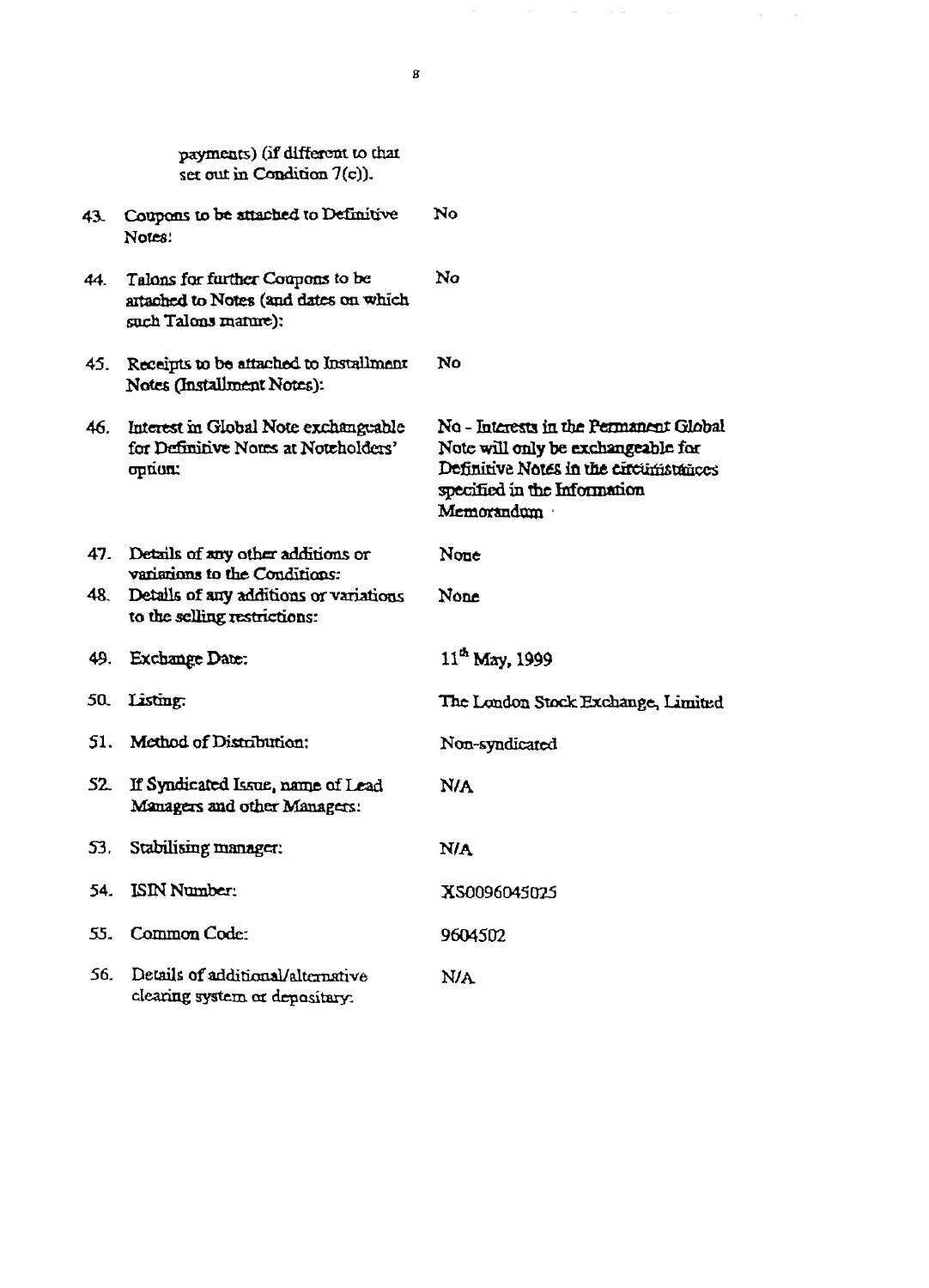### 57. Redenomination

The Issuer may, without the consent of the Noteholders or Couponholders, on giving prior notice to the Trustee, the Paying Agents, Euroclear and Cedelbank and at least 30 days' prior notice to the Noteholders in accordance with Condition 14, elect that, with effect from the Redenomination. Date specified in the notice, being a date for payment of interest under the Notes (of, in the case of Zero Coupon Notes, any date) falling on or after the start of the third stage of European Economic and Monetary Union pursuant to the Treaty establishing the European Communities, as amended by the Treaty on European Union (the "Treaty") (or if the specified currency of the Notes is the currency of a European Union member state not then participating in such third stage, falling on or after such date as it does so participate), the Notes shall be redenominated in euro.

For the purposes of this pricing supplement, "euro" means the currency to be introduced at the start of the third stage of European Economic and Monetary Union pursuant to the Treaty.

With effect from the Redenomination Date, notwithstanding any other terms of the Notes:

- (i) The Notes shall (unless already so provided by mandatory provisions of applicable law) be deemed to be redenominated in euro in the denomination of euro 0.01 with a principal amount for each Note equal to the principal amount of that Note in Sterling, converted into euro at the rate for conversion of Sterling into euro established by the Council of the European Union pursuant to the Treaty (including compliance with rules relating to rounding in accordance with European Community regulations) provided that, if the Issuer determines that the then market practice in respect of the redenomination into euro of internationally offered securities is different from the provisions specified above, such provisions shall be deemed to be amended so as to comply with such market practice and the Issuer shall promptly notify the Noteholders, the stock exchange (if any) on which the Notes may be listed, the Trustee and the Paying Agents of such deemed amendments.
- (ii) If definitive Notes are required to be issued after the Redenomination Date, they shall be issued at the expense of the Issuer in the denominations of euro 0.01 (to the extent of any remaining amounts less than euro 1,000), euro 1,000, euro 10,000, euro 100,000 and such other denominations as the Issuer shall determine (with the approval of the Trustee) and notify to Noteholders.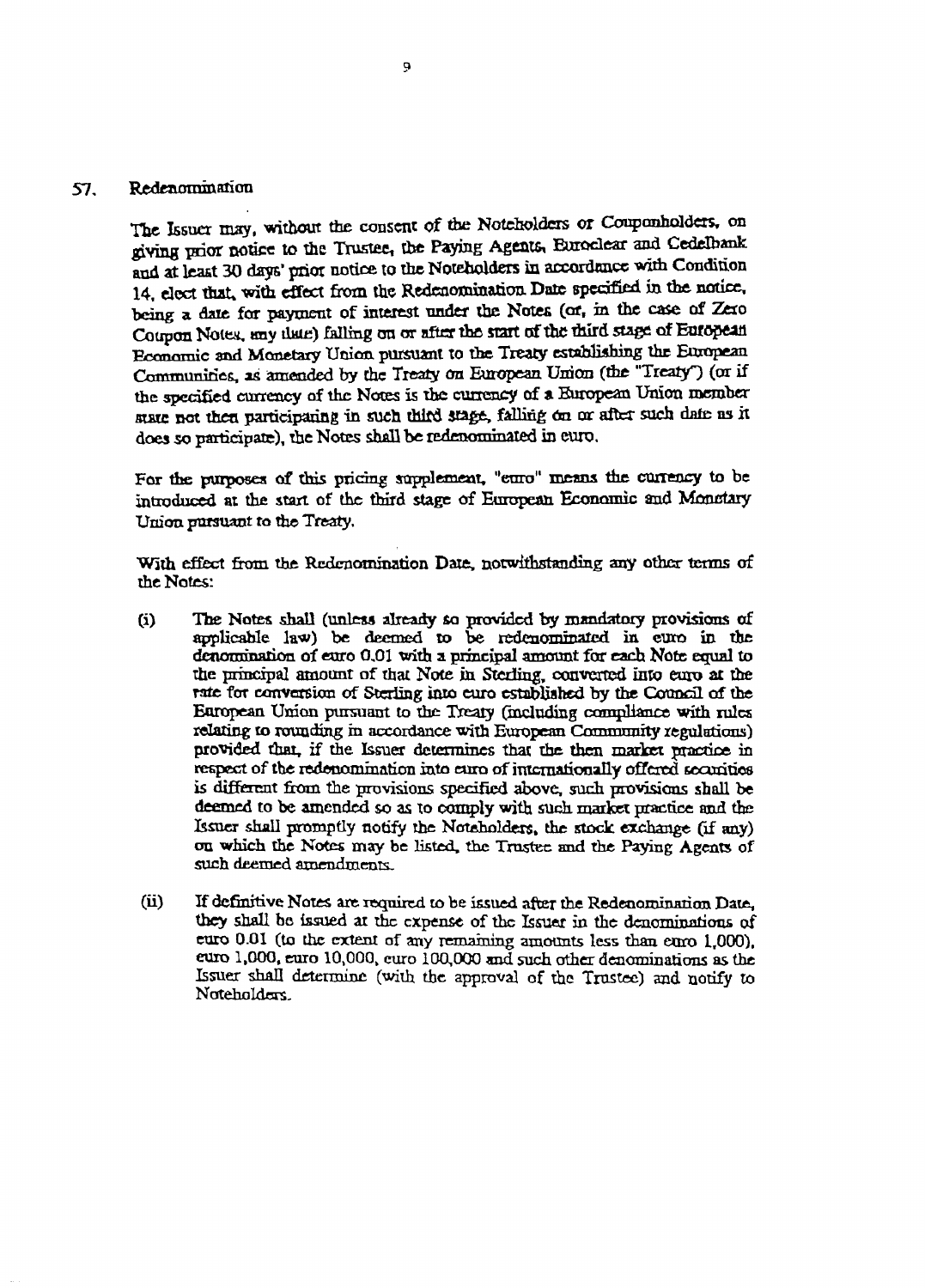- (iii) If definitive notes have been issued prior to the Redenomination Date, all unmatured Coupons denominated in Sterling (whether or not attached to the Notes) will become void with effect from the date on which the Issuer gives a notice (the "Exchange Notice") that replacement euro-denominated Notes and Coupons are available for exchange (provided that such securities are so available) and no payments will be made in respect of them. The payment obligations contained in any Notes so issued will also become void on that date although those Notes will continue to constitute valid exchange obligations of the Issuer. New euro-denominated Notes and Coupons will be issued in exchange for Sterling Notes and Coupons in such manner as the Issuer may agree with the Trustee and as shall be notified to Noteholders in the Exchange Notice.
- (iv) After the Redenomination Date, all payments in respect of the Notes and Coupons (other than, unless the Redenomination Date is on or after such date as Sterling ceases to be a sub-division of the euro, payments of interest in respect of periods commencing before the Redenomination Date) will be made solely in euro. Such payments will be made in euro by credit or transfer to a euro account (or any other account to which euro may be credited or transferred) specified by the payee or by a euro cheque.
- (v) Such other changes shall be made to the terms of the Notes and the Trust Deed as the Issuer may (with the approval of the Trustee) decide, as may be specified in the notice, to conform them to conventions then applicable to instruments denominated in euro, (including to enable the Notes to be consolidated with one or more issues of other notes, whether or not originally denominated in Sterling or euro). Any such other changes will not take effect until after they have been notified to the Paying Agents, the stock exchange (if any) on which the Notes may be listed, and to the Noteholders in accordance with Condition 14.